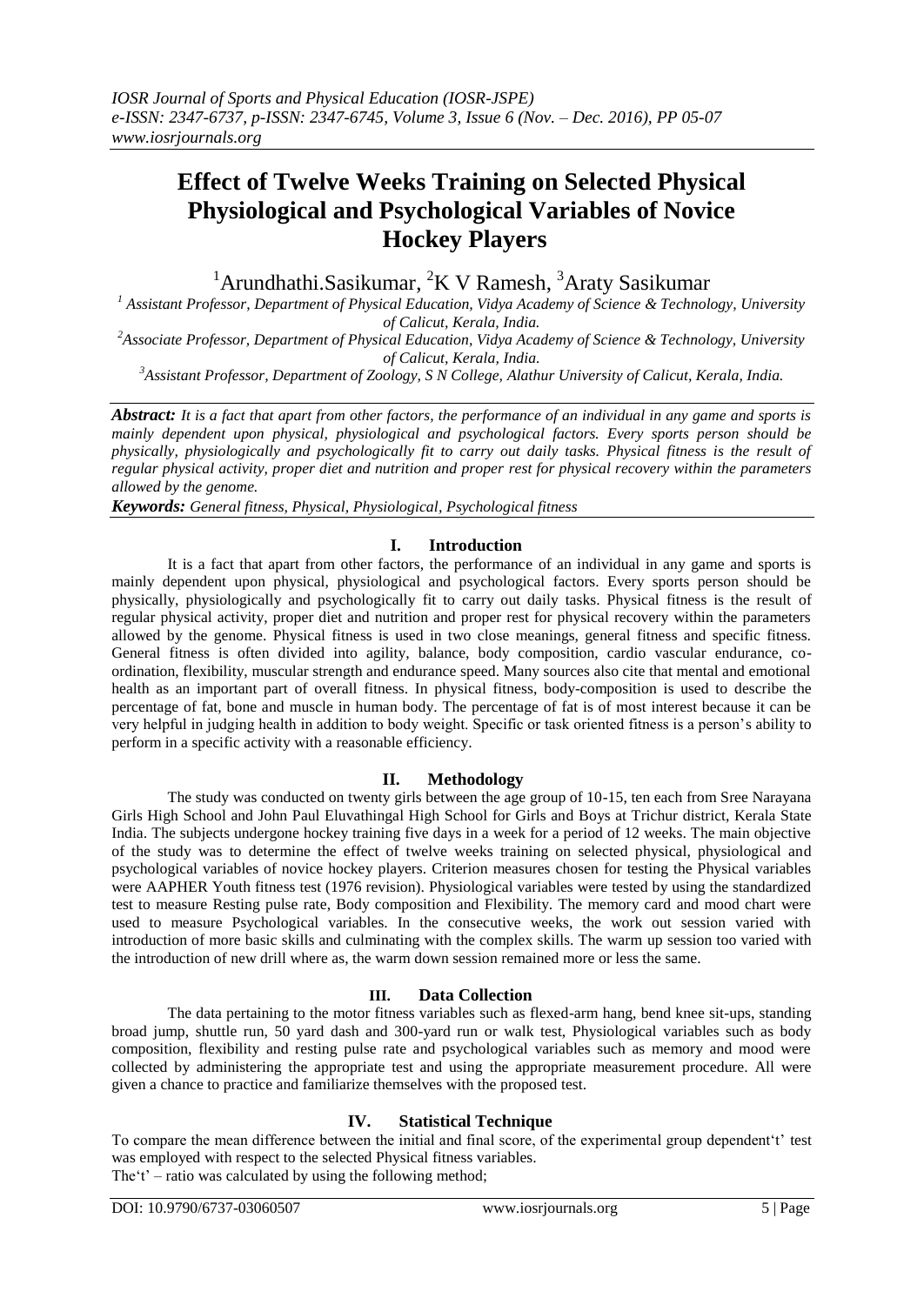

#### **V. Discussion on Findings**

All subjects of the group underwent hockey-training program for five days per week for a period of 12 weeks. From the statistical analysis it is evident that in case of all the selected performance related variables such as speed, agility, flexibility, cardio respiratory endurance, muscular endurance of arm & shoulder and abdominal and leg power significant changes were noticed.

It can be concluded that twelve weeks hockey-training resulted in the improvement of cardio respiratory endurance. As hockey is a longer duration activity, the involvement in such training program for longer period improved functioning of various organs and systems of the human body.

The improvement in the muscular endurance can be attributed to the fact that the subjects did drills and activities with and without equipment for longer duration. They were also engaged in various exercises such as sit-ups and push-ups. Hockey is the second fastest game and hockey skill movements are also fast. Moreover, speed is a conditional ability. It has complex nature as it depends to a considerable extent on the central nervous system. As we can influence the functioning of central nervous system only to a very limited extent, speed performances cannot be improved beyond a certain extent. During the game players need rapid shifting of body position and direction. As the practice, needed quick movements, such drills practiced over a period of time might have brought about the improved agility of the subjects.

Hockey movements require constant bending of the upper body, which in turn stretches the hamstring muscles. Moreover, the subjects are made to do stretching exercises after training. Along with the training, the best age for the development of flexibility is before puberty. These may be the causes for a considerable improvement in flexibility of subjects. Heart rate increases with exercises. Physically fit individuals will have lower heart rate. The physical fitness of the subjects had improved considerably and an indication of this was the improvement in their pulse rate. Improvement in body composition may be, because, for the liberation of energy metabolic process occur. For this purpose fat is used as a major energy source.

Apart from the physical and physiological variables like mood and memory of the subjects were also tested. Normally all the girls up to twelve like to engage in physical activities. Schools from where the subjects were selected did have good hockey team, and they were motivated to be a member of the team and when it was announced that a new training session was going to begin, majority of them voluntarily joined with out any compulsion from parents or school authorities. This reflected their enthusiasm towards play. When mood of these subjects were rated it was noticed that they were much anxious prior to each training session whether they could perform well or practice well and finally seem to be much satisfied.

Memory of the subjects was also tested using three type of memory card. Results indicated that the memory of majority of the subjects were above average in two of the test in which the subjects had to memorize the numbers and places. In the other test, the subjects had to memorize various objects after viewing it and the whole group succeeded in their task. Thus, it can be concluded that memory status of the selected subjects were above average.

### **VI. Conclusion**

The results of the study permit the following conclusions. Participation in three months hockey training improved the following variables:

- Cardio respiratory endurance.
- Agility.
- Arm and shoulder muscular endurance.
- Abdominal muscular endurance.
- Speed.
- Leg power.
- Flexibility.
- Body fat.
- Cardio vascular system.
- Mood and memory status.